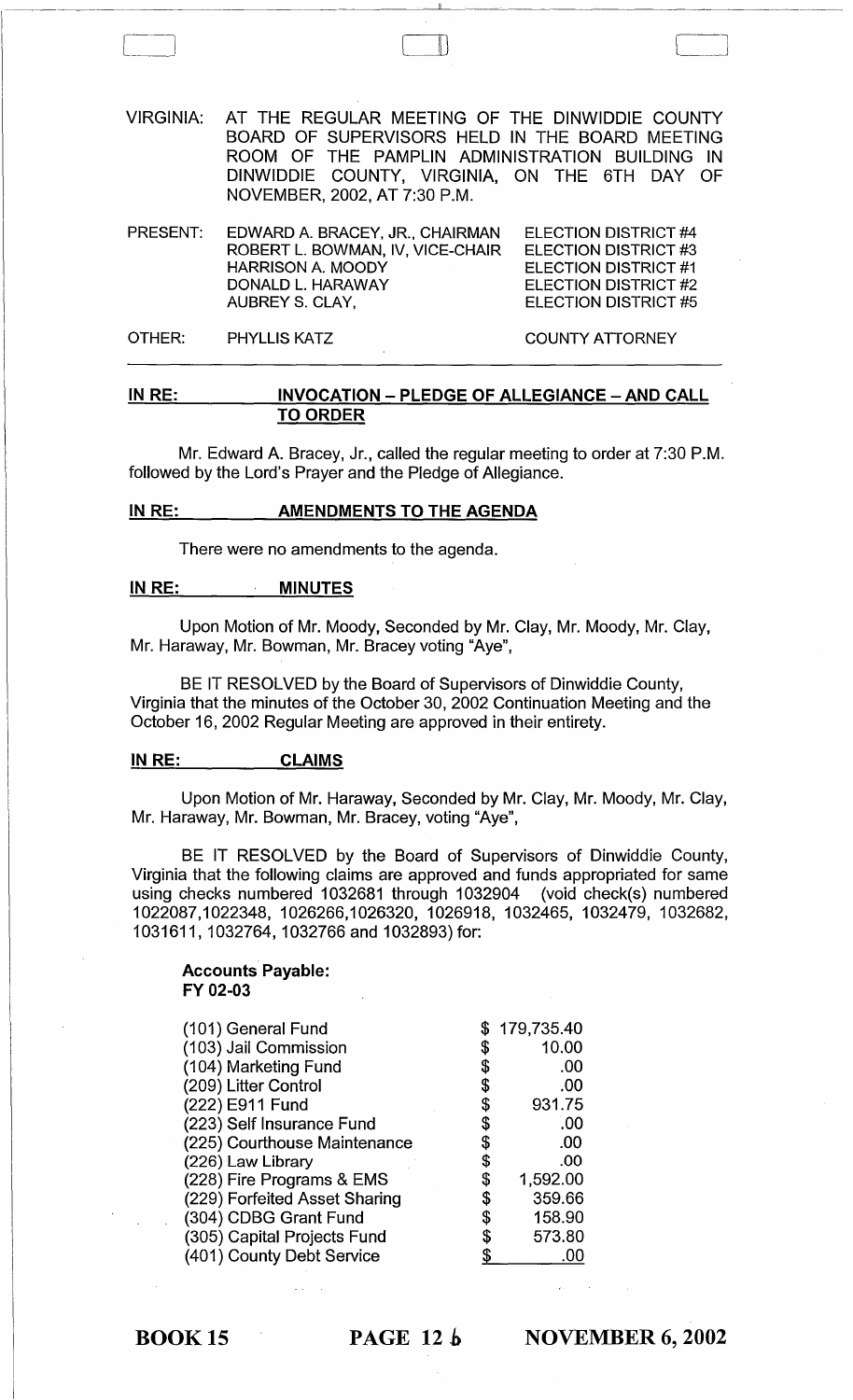# TOTAL

 $\sim$ 

\$ 183,361.79

## PAYROLL 10/31/02

| <b>TOTAL</b>                                             | \$410,484.83                             |
|----------------------------------------------------------|------------------------------------------|
| (101) General Fund<br>(222) E911 Fund<br>(304) CDBG Fund | \$403,310.50<br>\$3,420.91<br>\$3,753.42 |
|                                                          |                                          |

## IN RE: RESOLUTION - HONORING DEPUTY TIMOTHY W. MARTIN

The County Administrator presented the following Resolution to the family of Deputy Timothy W. Martin.

Upon Motion of Mr. Haraway, Seconded by Mr. Moody, Mr. Moody, Mr. Haraway, Mr. Clay, Mr. Bowman, Mr. Bracey voting "Aye", the following Resolution was adopted.

# RECOGNIZING THE LATE OFFICER TIMOTHY WAYNE MARTIN AS A "FRIEND OF DINWIDDIE COUNTY"

WHEREAS, the late Dinwiddie County Deputy Timothy W. Martin joined the Sheriff's Office in 1994; and

WHEREAS, Deputy Martin served the residents of Dinwiddie County as a correctional officer; and later had the distinction of being promoted to serve as a road deputy; and

WHEREAS, Deputy Martin was a very caring person who often went beyond the call of duty. He was devoted to his job and was proud to serve his community; and

WHEREAS, Deputy Martin was killed in a tragic motor vehicle accident on October 17, 2002, on-duty while responding to a domestic violence call; and

WHEREAS, Deputy Martin was a devoted father who was very proud of his family, lived and gave his life on behalf of the people of Dinwiddie County;

NOW, THEREFORE BE IT RESOLVED, that the Dinwiddie County Board of Supervisors recognizes the late Deputy Timothy W. Martin as a "Friend of Dinwiddie County," and notes that the impact that he had on those around him will be felt for the remainder of their lives. His absolute devotion to his duties, his responsibility to his family, community and the Sheriff's Office will serve to guide those who knew him in the search for true humanity and the quality of life that eludes so many.

# IN RE: CITIZEN COMMENTS

Mr. Bracey asked if there were any citizens signed up to speak or present who wished to address the Board during this portion of the meeting.

1. Mr. Michael Bratschi - Cutbank Road, McKenney, Virginia, came forward stating the Resolution for the Martin family was a nice gesture. He admonished the Board to make certain that the Administrative Staff assist the Sheriff's Department with the paper work to assure that Mr. Martin's son received the benefits he is entitled to. He asked if the Assistant County Administrator position was advertised in the paper? The County Administrator replied yes.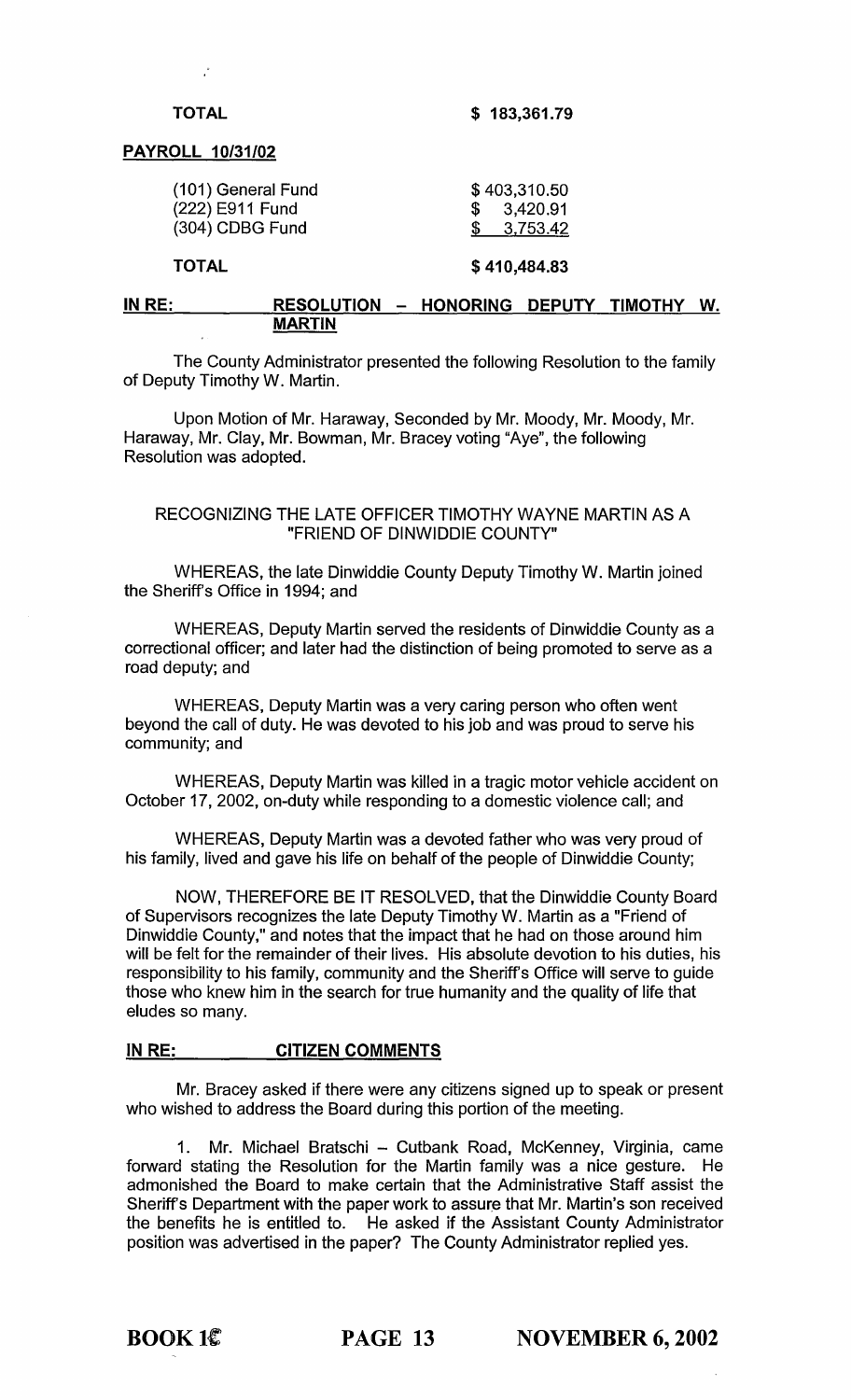#### IN RE: STATEMENT PRIOR TO PUBLIC HEARING

Mr. William C. Scheid, Planning Director, came forward to make the following statement prior to the Public Hearings.

C-I results to the control of the control of the control of the control of the control of the control of the control of the control of the control of the control of the control of the control of the control of the control

58

"As previously requested by the Board of Supervisors, Draft copies of the Planning Commission Meeting minutes have been made available to the public prior to this meeting as well as copies on the table at the rear of this meeting room. The purpose of doing so is to expedite the hearing process without compromising the publics' access to pertinent information. It is noted that the Board has been given various information on all of the hearing(s) to include, the application, zoning map, adjacent property owner list, locational map(s), proffers (if applicable), soils data, comprehensive land use maps and references, etc. With this information noted, I will proceed with the case(s)."

# IN RE: PUBLIC HEARING - C-02-7 - VIRGINIA MOTORSPORTS PARK - REQUEST TO AMEND A PREVIOUSLY ISSUED CONDITIONAL USE PERMIT TO EXTEND HOURS FOR MOTORCROSS RACING

This being the time and place as advertised in the Dinwiddie Monitor on October 23,2002 and October 30,2002, for the Board of Supervisors of Dinwiddie County, Virginia to conduct a Public Hearing to solicit public comments regarding a request by Virginia Motorsports Park to amend a previously issued conditional use permit to extend their hours for motorcross racing.

Mr. William C. Scheid, Planning Director, came forward and read the following excerpt.

# Planning Summary Report

| File:             | $C-02-7$                                      |
|-------------------|-----------------------------------------------|
| <b>Applicant:</b> | Virginia Motorsports Park                     |
| <b>Address:</b>   | 8018 Boydton Plank Road, Petersburg, VA 23803 |

The applicant is seeking an extension of operating hours for motocross racing located toward the rear of their property. The request is as follows:

The motocross hours of operation will be from 7:30 AM until 11 :00 PM on Friday, Saturday, Sunday and Holidays with testing hours on Monday through Thursday from 8:00 AM until 6:00 PM.

An explanation for the request was submitted by Paul Coleman and is included in your material. It is noted that there is a slight variation between the paragraph #1 narrative of the application and the explanation letter regarding the hours of testing. The application requests 9:00 AM to 5:00 PM and the amendment letter seeks 8:00 AM to 6:00 PM.

The Planning Commission and the Board of Supervisors have reviewed several conditional,use permits submitted by Virginia Motorsports Park since 1992. The cases are: C-92-2; C-94-4; C-94-9; C-97-1; C-97-5; and C-OO-4. The most recent case addressed, primarily, the extended hours of operation for drag racing. The Planning Commission and the Board of Supervisors approved the following:

1. Drag racing on Thursday through Saturday and Statutory Holidays (except Sundays) from 8:00 AM until 11:00 PM. If an "Act of God" prevents an event from being completed, the next available day is permitted as a race day;

2. Drag racing on Sunday remains unchanged from previously issued use permits; and

3. Test and tune activities are permitted Monday through Friday from 9:00 AM until 5:00 PM.

 $\text{BOOK } 1\text{\AA}$  PAGE 13 NOVEMBER 6, 2002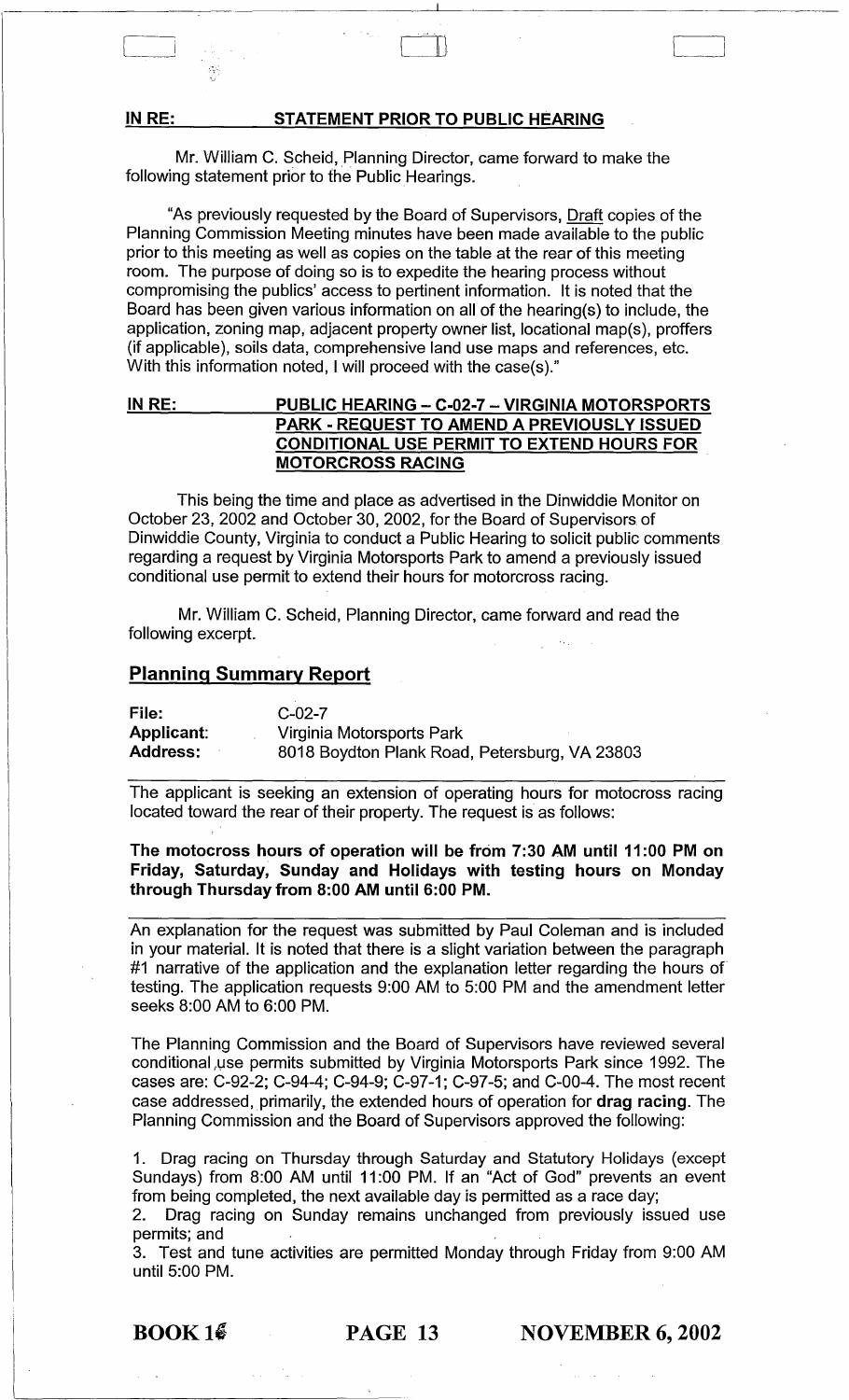Regular racing hours for Sunday are from 12:00 noon to 6:30 PM. If racing occurs on Sunday during a special event weekend, the hours of racing are from 10:00 AM through 11 :00 PM.

The Planning Commission heard this case at their October 9, 2002 public meeting. Several citizens appeared at this meeting with some supporting the application and others opposing the application. Upon conclusion of the public hearing the Planning Commission voted to recommend approval of the request to the Board with the testing hours on Monday through Thursday being from 9:00 am to 5:00 pm. The applicant agreed to this change. The vote of the' Commission was as follows: 3 in favor, 1 opposed and 1 abstaining (Mr. Moody was advised by the Commonwealth Attorney that a conflict of interest may be involved and he should abstain from voting). Two Commissioners (Mr. Wood and Mr. Perkinson) were absent.

Mr. Bracey opened the public hearing.

The following citizens spoke in opposition to extending the hours of Motorcross racing:

- 1. Thomas Kent Russell 7209 Crystal Lane, Petersburg, Virginia<br>2. Russell Fail 25801, Petersburg, Virginia
- 2. Russell Fail 25801, Petersburg, Virginia<br>3. Rufus Killingsworth 5907 Beville Drive.
- 3. Rufus Killingsworth 5907 Beville Drive, Sutherland, Virginia<br>4. Betty Ragsdale 8511 Bovdton Plank Road. Petersburg. Virg
- Betty Ragsdale 8511 Boydton Plank Road, Petersburg, Virginia
- 5. Robert Ragsdale 8511 Boydton Plank Road, Petersburg, Virginia

The following citizens spoke in support of extending the hours of Motorcross racing:

- 1. Patsy Mears 7203 Jack Drive, Petersburg, Virginia<br>2. Brvan C. Pierce General Manager of Virginia Moto
- 2. Bryan C. Pierce General Manager of Virginia Motorsports Park<br>3. Phil Dean
- 3. Phil Dean
- 4. Darrell Whirley 23707 Addison Street
- 5. Calvin Adkins
- 6. David Buyalos 21475 Butterwood Road, Petersburg, Virginia
- 7. Curtis Wheeler 7306 Spring Farm Drive, Petersburg, Virginia

Mr. Bracey closed the public hearing.

Mr. Paul Coleman the applicant came forward stating the reason for the request is that it takes between 10 and 11 hours to complete a race.

The MX track is not lighted and without daylight savings time we cannot complete a race during the spring and fall when it is too dark to race after 5:00 P.M. Therefore we need a 7:30 A.M. starting time to complete a race.

We plan to build a track in a two hundred by four hundred foot area (a little less than two acres) called a Super Cross track. This track will be lighted and will run on Saturday nights. This is the reason for an 11 :00 P.M. finish. The same motorcycles that run on the 20-acre track run on the Super Cross Track.

The fact that the drag strip is noisy has never been denied. The Motorcross track accommodates engines that are 25 horsepower as opposed to 6,000 horsepower and the engines are muffled and generate less noise. The motorcycles do not produce the type of noise the drag strip cars produce.

Mr. Bracey stated this public hearing is about the MX track not about the drag racing.

Mr. Bowman asked Mr. Scheid if he had been to the track with a meter to test the noise level at the track. Mr. Scheid stated he did not go out to the track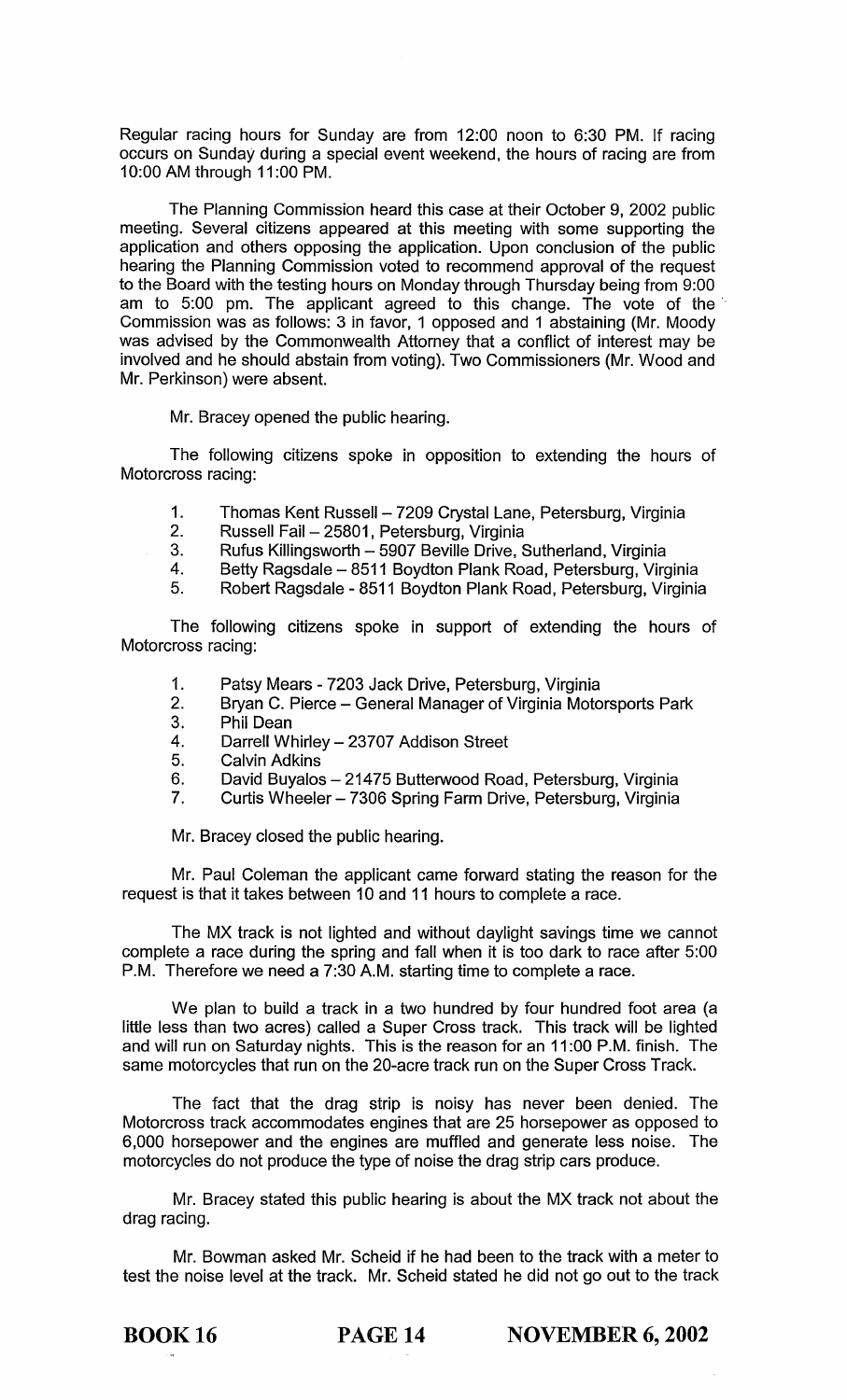with his decibel meter. It was Mr. Coleman's decibel meter. But he did attend two events on two different weekends; and he rode the track with Mr. Coleman and the decibel level was not offensive to him. Continuing he commented, what may not be offensive to one person may be offensive to someone else. Mr. Coleman commented on the A scale the decibel level was 65-67 which is about the ambient sound level in this room. The testing was done near Mr. Ragsdale's property, at the end of the track near Spring Farm Road, and at the ticket gate.

Mr. Bowman stated he went to the track on two different race days. The first time he stopped at the entrance of the track on Route 1, to see what the noise level was. He got out of the truck and listened but he did not hear any noise. A couple of weekends ago he said he went back to the track when they were running, he stopped at the entrance and he could not hear any noise. He drove back to the MX track while they were racing and he still did not hear any noise.

Mr. Moody stated he was abstaining, and he had no comment.

Mr. Clay commented he has not heard anyone complain tonight about the noise on the MX track. The complaints tonight have been about the drag races. He said Mr. Coleman has invited him 2 or 3 times to the races but he has not been able to attend. But he felt the Board should do something about the drag racing noise.

Mr. Haraway commented the Board is voting tonight for both the MX track and the Stadium Cross Track. At this time he felt they were getting into some unknown territory because we don't know what the noise factor will be for the stadium. He said he could understand both sides here. The racetrack owners have made an investment here and are entitled to a return. Sundays are a big day for racing. On the other hand, he could certainly understand the church group that is here today. He stated there is a Bible verse in the Old Testament, "The Lord is in His holy Temple, let all the earth keep silent before Him"; he learned that verse when he was a kid and he still remembers it. We are talking about 52 weeks out of a year that the race track will be able to start on Sunday morning at 7:30 A.M. Continuing he commented he would not want anything to bother him 52 weeks a year, I could put up with it a few Sundays but not every one. He stated tonight he hoped the Board would think about the racetrack owners and the people that are here. Maybe we could have a compromise and let the track owner start at 7:30 A.M. 12 Sundays a year so these people will not be bothered every weekend. He said the Board should respect the citizens close to the track and a compromise here tonight could serve both parties.

Mr. Bracey asked Mr. Coleman how many weekends the motorcross events are held? Mr. Coleman replied next year we plan to race 30 weekends. Mr. Bracey commented he had no real comments. Mr. Bracey stated the Planning Commission recommended approval and upon this recommendation he called for a motion.

Mr. Bowman stated be it resolved, that in order to assure compliance with Virginia Code Section 15.2-2286(A)(7) it is stated that the public purpose for which this Resolution is initiated is to fulfill the requirements of public necessity, convenience, general welfare and good zoning practice, I move that conditional use permit C-02-7 be approved as amended by the Planning Commission.

The motion was seconded by Mr. Clay, Mr. Clay, Mr. Bowman, Mr. Bracey voting "Aye", Mr.Haraway voting "Nay", Mr. Moody "Abstaining",

BE IT ORDAINED BY THE BOARD OF SUPERVISORS of the County of Dinwiddie, Virginia, that conditional use permit C-02-7 is approved to allow the motocross hours of operation from 7:30 AM until 11 :00 PM on Friday, Saturday, Sunday and Holidays with testing hours on Monday through Thursday from 8:00 AM until 6:00 PM.

BOOK 16 **PAGE 14 NOVEMBER 6, 2002**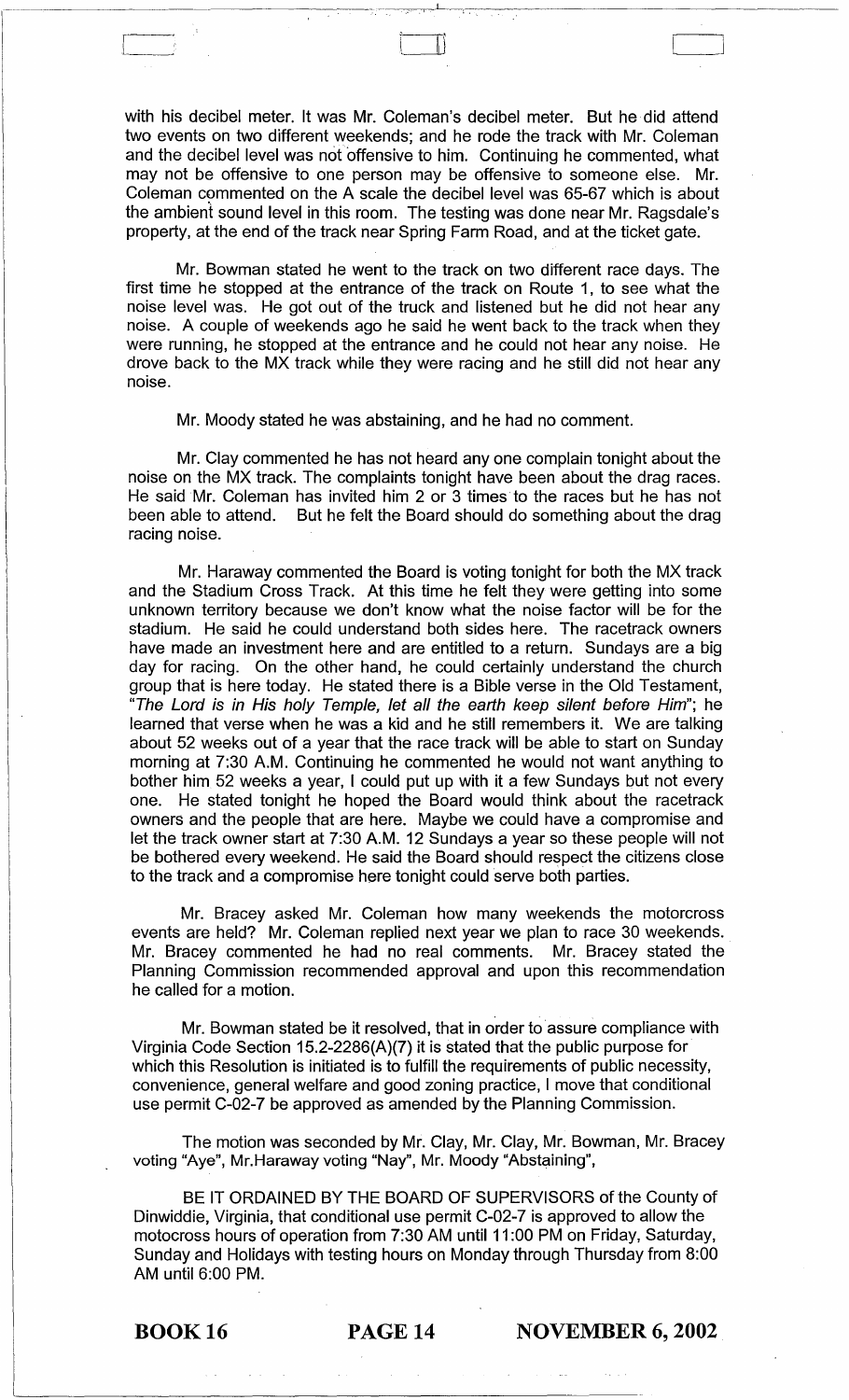#### IN RE: PUBLIC HEARING - REGARDING PROPOSED USE OF FY 2002 LOCAL LAW ENFORCEMENT BLOCK GRANTS PROGRAM FUNDING  $\mathbf{t}$

This being the time and place as advertised in the Dinwiddie Monitor on October 23, 2002 and October 30, 2002, for the Board of Supervisors of Dinwiddie County, Virginia to conduct a Public Hearing to solicit public comments regarding the proposed use of FY 2002 Local Law Enforcement Block Grants Program funding.

Mrs. Wendy Ralph, County Administrator, commented the Sheriff is requesting authorization to accept grant funding in the amount of \$10,167 for a Local Law Enforcement Block Grant. The local match is \$1,130, which will have to come from the Sheriff's budget. The requirements of the grant called for a committee to be appointed which was done.

Investigator Mitchell Harris explained that the request is to fund a new computer network server. He stated the committee met prior to the Board meeting tonight and the committee agreed that the funds should be used to purchase the network server also. The server will hold the data from all of the departments in the Sheriff's Department.

Mr. Bracey opened the public hearing. No one spoke in support or in opposition to the Local Law Enforcement Block Grant. Mr. Bracey closed the public hearing.

Upon Motion of Mr. Moody, Seconded by Mr. Clay, Mr. Moody, Mr. Clay, Mr. Haraway, Mr. Bowman, Mr. Bracey voting "Aye",

BE IT RESOLVED that the Board of Supervisors of Dinwiddie County, Virginia authorizes the Sheriff's Department to accept grant funding in the amount of \$10,167 for a Local Law Enforcement Block Grant with a local match of \$1,130, which will come from the Sheriff's budget to be used for the purchase of a network server.

# IN RE: PUBLIC HEARING - A-02-10 - AMENDMENT TO IMPOSE FEES TO COVER THE COSTS IN COLLECTION OF DELINQUENT TAXES

This being the time and place as advertised in the Dinwiddie Monitor on October 23, 2002 and October 30,2002, for the Board of Supervisors of Dinwiddie County, Virginia to conduct a Public Hearing to solicit public comments on and to propose an amendment to impose fees to cover the administrative costs in collection of delinquent taxes.

The County Administrator stated Mr. William E. Jones, Treasurer, requested this ordinance amendment to impose a fee to cover the administrative costs associated with the collection of delinquent taxes and other charges, including reasonable attorney's fees and collection agency fees.

Mr. Bracey opened the public hearing. No one spoke in support or in opposition to the amendment.

No action was taken since this is a fee. Action will be taken at the November 20, 2002 meeting.

# IN RE: ADOPTION - A·02·11 • REVENUE RECOVERY

The County Administrator commented the public hearing was held on October 30, 2002 but no action could be taken because fees are involved; therefore, this is an action item for tonight. A question was raised at the public hearing regarding Grandparents and their grand children visiting along with the concerns of divorced parents, and children who don't reside with them all the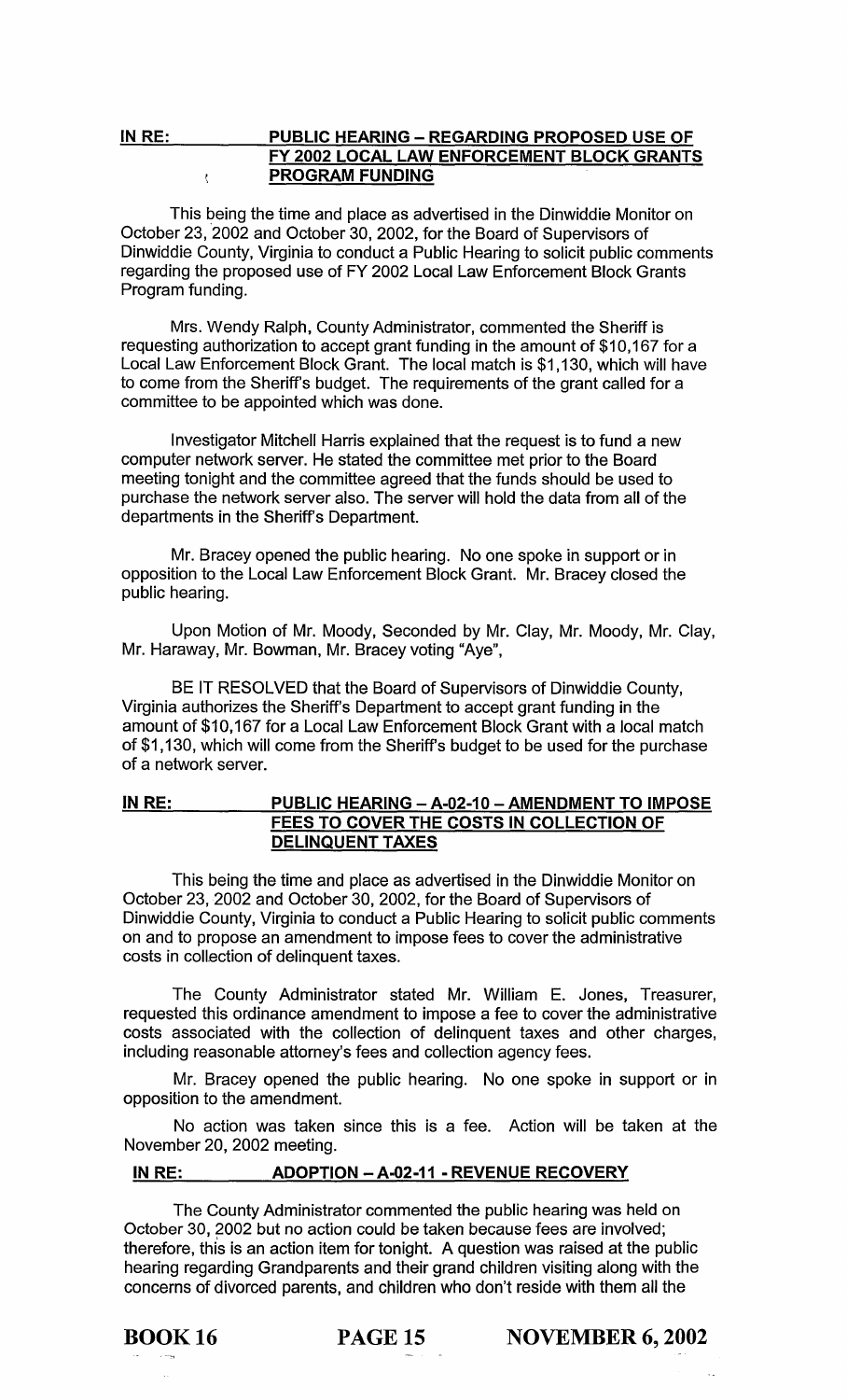time but visit on a regular basis. The billing company representative recommends anyone having some legal obligation such as joint custody, would want to include these children in the subscription plan when it is established because they are responsible for them. Grandchildren aren't as much of an issue; if they are with you at your home on a regular basis then you would want to include them on the subscription plan.

The other question involved the \$7.50 cost per mile fee. Again what we found out was that the ambulance charge is a standard set by Medicare for us to follow. In the majority of the cases the insurance companies pay 80% of that charge. While the Board can certainly reduce the charge it is not the recommendation of those people who are involved in the business. The rates may be raised in the future by Medicare and the county would not want to lose out on the money we might be able to collect. Any fees not covered by private insurance would be covered by the subscription plan.

Mr. David Jolly, Public Safety Director, explained the subscription plan. The cost is \$59 per calendar year January 1 - December 31, 2003. Open enrollment will begin December 1,2002 through January 31,2003. If a citizen wishes to pay for the subscription plan anytime during the year they will be allowed to. However, the cost will be \$59 even if there is only one month left in the calendar year.

The County Administrator stated the effective date for the Revenue Recovery Ordinance will be February 1,2003.

Upon Motion of Mr. Haraway, Seconded by Mr. Clay, Mr. Moody, Mr. Clay, Mr. Haraway, Mr. Bowman, Mr. Bracey voting "Aye", the following ordinance is adopted:

# AN ORDINANCE AMENDING THE CODE OF DINWIDDIE COUNTY TO IMPOSE A FEE FOR EMERGENCY MEDICAL SERVICES AND TO AUTHORIZE FOR THE COLLECTION OF SUCH FEES

WHEREAS, the Board of Supervisors has appropriated tax revenues for the provision of Emergency Medical Services to the residents of Dinwiddie Gounty; .

AND WHEREAS, many of such residents have health plans or insurance that covers the cost of such services;

AND WHEREAS, the Board of Supervisors believes that the revenue recovery of the cost of such emergency medical services is in the best interests of all taxpayers of the County.

BE IT ORDAINED, by the Board of Supervisors under the authority granted to it under §32.1-111.14 of the Code of Virginia that as of February 1, 2003, the following fees will be imposed for emergency medical services:

| <b>Basic and Advanced Life Support</b> | \$385.00           |  |
|----------------------------------------|--------------------|--|
| <b>EMS Transport</b>                   | 7.50 per mile from |  |
| patient pick-up to hospital            |                    |  |
| <b>Annual Subscription Fee</b>         | \$59,00            |  |

AND BE IT FURTHER ORDAINED, that the County Administrator is authorized to enter into a contract with Diversified Ambulance Billing, Inc. for the billing of such fees on behalf of the County.

Mr. Bracey admonished everyone to pay the subscription fee and to encourage everyone else they knew to join it also. He commented there are some individuals who do not have the ability to pay the fee but a lot of churches in the County might be willing to help them.

**BOOK 16 PAGE 15 NOVEMBER 6, 2002**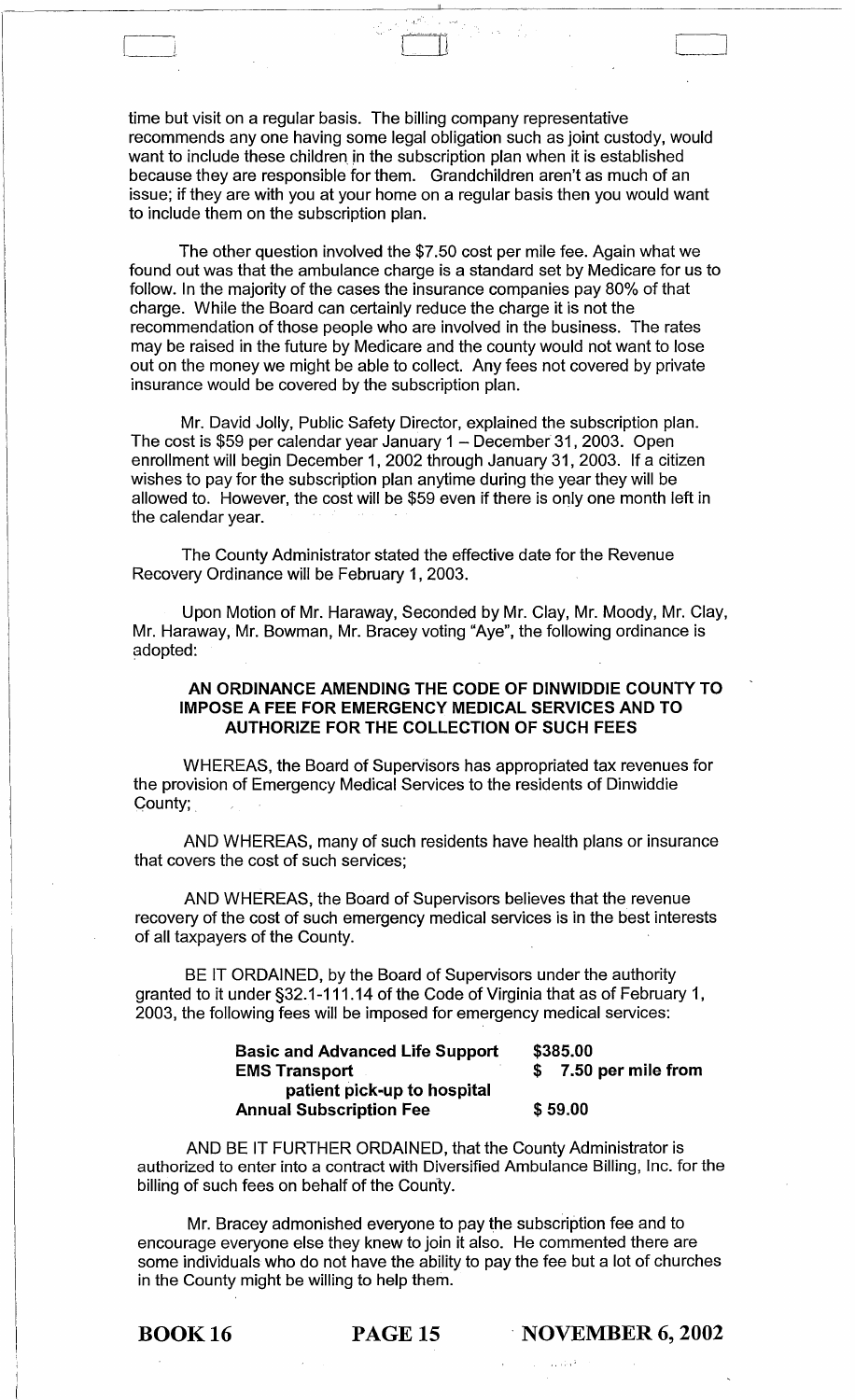# **IN RE: REQUEST AUTHORIZATION TO CONSTRUCT METAL BUILDING - DVFD**

The County Administrator stated the Dinwiddie VFD is requesting authorization to construct a metal building to be utilized for storing supplies and have an overhang to hold their stews for fund raising. They plan to fund the project themselves and are seeking your approval.

Mr. Donald Faison, Buildings and Grounds Director, stated he recommended option #1, which would be to attach the metal building to the DVFD building. This would be the most economical way to go for the volunteers. The metal and brick will match the existing building.

The Board members all agreed that the metal building must match the existing building. Mr. Bowman asked if an additional sewer line would be added. Mr. Faison replied no.

Mr. Bracey directed Mr. Faison to oversee the project.

Upon Motion of Mr. Moody, Seconded by Mr. Bowman, Mr. Moody, Mr. Clay, Mr. Haraway, Mr. Bowman, Mr. Bracey voting "Aye",

BE IT RESOLVED by the Board of Supervisors of Dinwiddie County, Virginia that the Dinwiddie Volunteer Fire Department is authorized to construct a metal building as recommended in option 1 to be utilized for storing supplies and have an overhang to hold their stews for fund raising. The Dinwiddie VFD will fund the project and the plans will be brought back to the Board for approval.

## **IN RE: SIGNAGE FOR COUNTY BUILDINGS**

The County Administrator stated after your directive to look into standardizing signage for all County buildings, staff met with Mr. Frank DeStefano to see what assistance he could provide. Enclosed in your packets is his proposal. This would get us to the point that you could review a proposed plan and design. The cost is \$3,330. Mrs. Ralph commented she could not attest whether this figure was too high or too low for these services.

Mr. Bowman and Mr. Haraway felt the price was too high. Mr. Haraway stated the proposals could include the design in the RFP. Mr. Bracey stated the key is where to place the signs. Several of the Board members suggested calling other localities to see what they did. It was recommended that everyone will bring recommendations back for review.

#### IN RE: CONTRIBUTION - HIGH GROWTH COALITION

The County Administrator commented the High Growth Coalition is again seeking contributions from localities for their lobbying efforts. She recommended making the same contribution that the County did last year, which is \$500.

Mr. Moody stated he would be attending a Coalition meeting at the VACo Conference and if anyone had any issues they would like to be discussed let him know.

Upon Motion of Mr. Moody, Seconded by Mr. Haraway, Mr. Clay, Mr. Haraway, Mr. Bowman, Mr. Bracey, Mr. Moody, voting "Aye",

BE IT RESOLVED by the Board of Supervisors of Dinwiddie County, Virginia that the request for the contribution to the High Growth Coalition is hereby approved in the amount of \$500.

**BOOK 16 PAGE 16 NOVEMBER 6, 2002**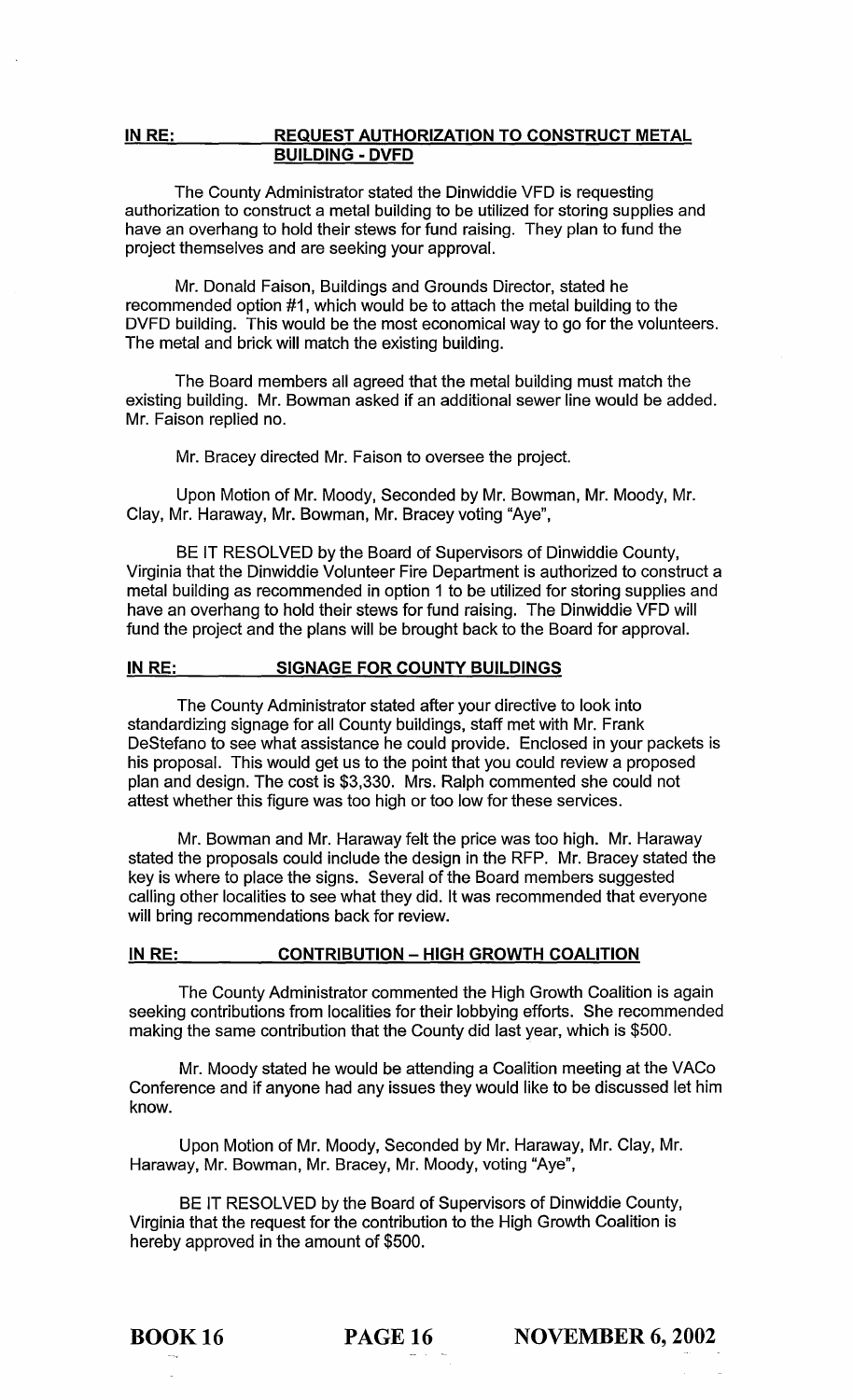# **IN RE: SHERIFF'S DEPARTMENT - AUTHORIZATION TO PURCHASE SIX POLICE CARS**

t- .:.

The County Administrator stated a letter from the Sheriff is enclosed in your packets requesting authorization to proceed with ordering the six police cars which were approved in the budget off the state contract. The cost for the six cars is \$125,070, which is under the budget price of \$126,000.

Sheehy Ford was awarded the State contract at a cost of \$20,495 per vehicle. This bid is applicable to any vehicle ordered prior to March 15, 2003. The Sheriff is requesting authorization to purchase the six Ford Crown Victoria police vehicles from State Contract 0000001436 from Sheehy Ford, 10601 Midlothian Turnpike, Richmond, Virginia, 23235 at a total price of \$125,070.

Upon Motion of Mr. Clay, Seconded by Mr. Haraway, Mr. Clay, Mr. Haraway, Mr. Bowman, Mr. Bracey, Mr. Moody, voting "Aye",

BE IT RESOLVED by the Board of Supervisors of Dinwiddie County, Virginia that the Sheriff's Department is authorized to purchase the six Ford Crown Victoria police vehicles from State Contract 0000001436 from Sheehy Ford, 10601 Midlothian Turnpike, Richmond, Virginia, 23235 at a total price of \$125,070.

## **INRE: REQUEST FROM THE COMMISSIONER OF THE REVENUE TO PURCHASE A PC AND PRINTER**

The County Administrator stated a letter was enclosed in your packets from the Commissioner of the Revenue requesting authorization to purchase a PC and printer for \$2,424.99 for her office. The carpet in the Commissioner's office was defective and is going to be replaced under warranty. The partitions around the workstations will not match the new carpet. Rather than replacing the partitions the Commissioner is requesting to use the credit to purchase the PC and printer.

Following a lengthy discussion the Board postponed action and requested that the Commissioner of the Revenue attend the next Board meeting on the  $20<sup>th</sup>$ of November to discuss the matter.

## **IN RE:**

1. The latest information we have on the State budget cuts was

**COUNTY ADMINISTRATOR COMMENTS** 

enclosed in your packets. 2. Mrs. Ralph informed the Board that interviews for the Building Inspector's position will be held from 9:00 A.M. - 12:00 Noon Thursday, November 14 if any of you would like to come and participate.

**IN RE: GIS RESOLUTION - TO ISSUE A RFP FOR THE DESIGN AND IMPLEMENTATION OF A COUNTY-WIDE GIS SYSTEM** 

Upon Motion of Mr. Moody, Seconded by Mr. Haraway, Mr. Clay, Mr. Haraway, Mr. Bowman, Mr. Bracey, Mr. Moody, voting "Aye", the following resolution was adopted.

# **RESOLUTION Authorizing the County Administrator to Issue a Request for Proposals for the Design and Implementation of a County-wide GIS System**

**BOOK 16 PAGE 16 NOVEMBER 6, 2002**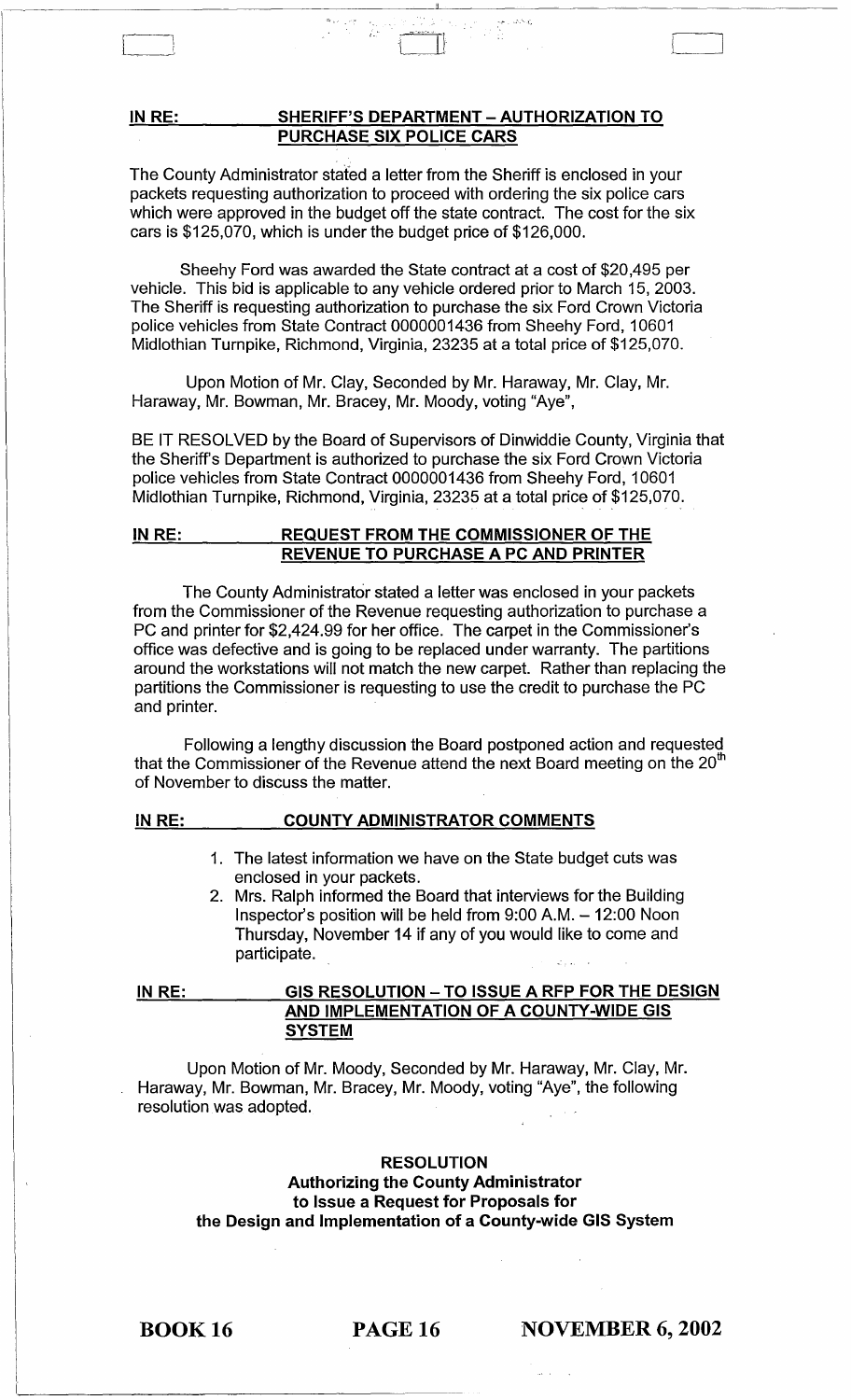Whereas, the County has attempted to obtain bids for the Design and Implementation of a County-wide GIS System through competitive sealed bidding; and

Whereas, the questions and/or responses about the Invitation to Bid were such that the County was unable to procure the type of services required because of the many variables that could not be set forth in the Invitation to Bid.

Now Therefore Be it resolved, by the Board of Supervisors of Dinwiddie County, Virginia that based on the best efforts of staff to comply with the Virginia Public Procurement Act it was determined that competitive sealed bidding is not practicable or fiscally advantageous to the public for the following reasons: the evaluation of services required entails the assessment of multiple approaches to the project scope and design; the evaluation of offerors must be based on various subjective factors, including a demonstrated understanding of the project, experience and qualifications, schedule and quality of work, and to provide the ability to negotiate specific contractual terms as to time of delivery of services and the services required of the county to support the successful contractor in the execution of the project.

And be it further resolved, by the Board of Supervisors of Dinwiddie County that the County Administrator is authorized to procure the services required to design and implement a GIS system through competitive negotiations as set forth in section 2.2-4301 of the Code of Virginia.

# IN RE: PROCLAMATION - NATIONAL HOSPICE MONTH

Hospice Care in America - Comfort and Compassion When It's Needed Most November 2002

# PROCLAMATION

WHEREAS, 2002 marks the  $20<sup>th</sup>$  anniversary of the establishment of the Medicare Hospice Benefit, which has enabled more than 4 million American patients and families to receive hospice's comprehensive services at little or no cost;

WHEREAS, each year approximately 775,000 terminally ill patients and families rely on end-of-life care provided by approximately 3,200 hospice locations in communities throughout the United States;

WHEREAS, hospice care allows patients and families to receive professional medical services, pain and symptom control, and emotional and spiritual support, without hospitalization;

WHEREAS, hospice creates a compassionate atmosphere, where patients are able to die with dignity, wherever they call home, surrounded and supported by loved ones, familiar friends, and committed caregivers;

WHEREAS, professional and compassionate hospice staff and volunteers--- including physicians, nurses, social workers, therapists, and clergy - -- provide comprehensive care and attend to the particular needs and wishes of each patient, and family members and friends also receive counseling and bereavement care that help them cope with the loss of their loved one;

WHEREAS, providing high-quality hospice care reaffirms our belief in the essential dignity of every person, regardless of age, health, or social status, and that every stage of human life deserves to be treated with the utmost respect and care;

WHEREAS, National Hospice Month recognizes those who serve in our nation's hospices, often as caregivers in the patients' homes, and caring for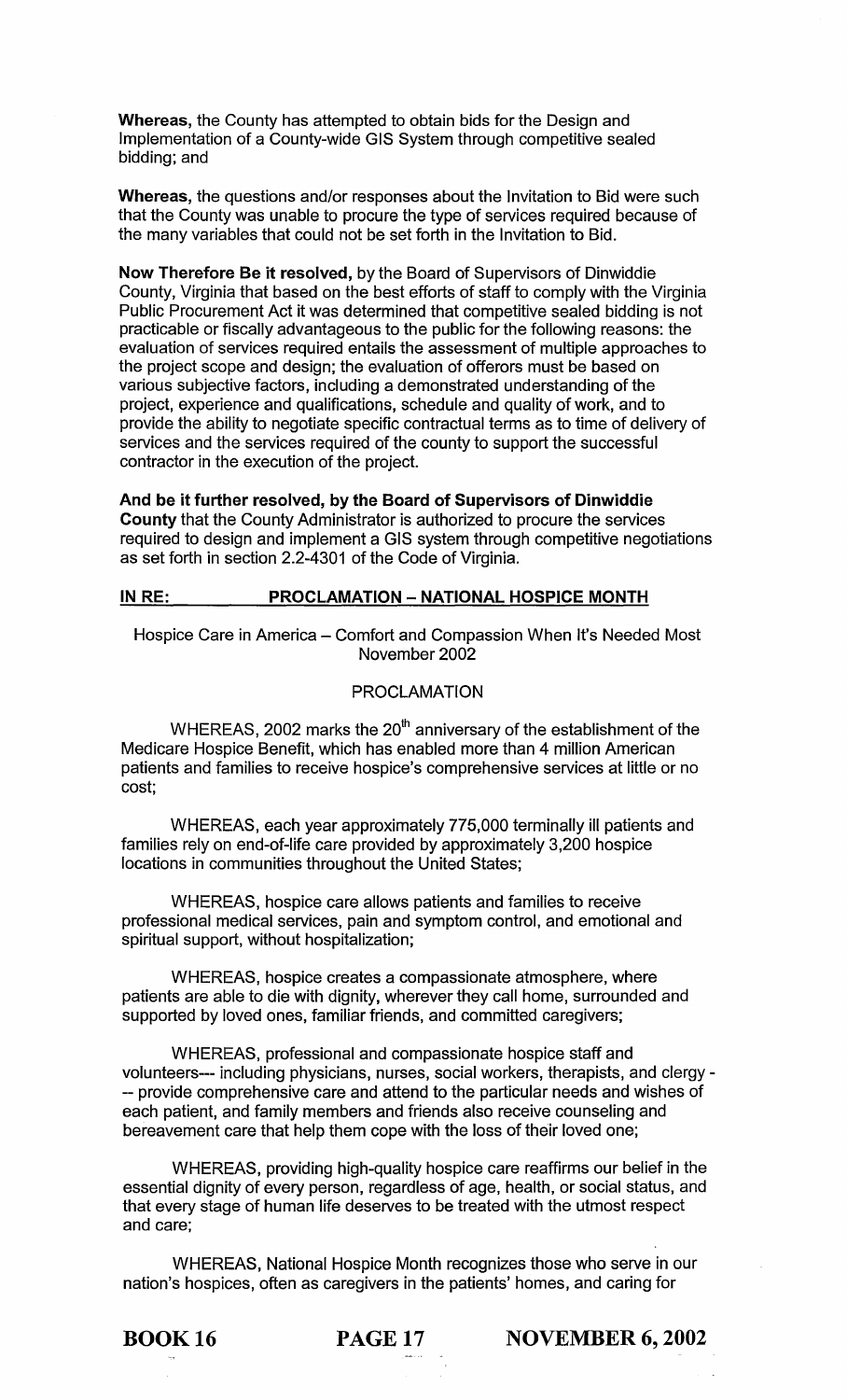patients at the end of life can be emotionally painful, physically exhausting, and financially difficult; .

 $\begin{picture}(120,10) \put(0,0){\line(1,0){155}} \put(15,0){\line(1,0){155}} \put(15,0){\line(1,0){155}} \put(15,0){\line(1,0){155}} \put(15,0){\line(1,0){155}} \put(15,0){\line(1,0){155}} \put(15,0){\line(1,0){155}} \put(15,0){\line(1,0){155}} \put(15,0){\line(1,0){155}} \put(15,0){\line(1,0){155}} \put(15,0){\line(1,0){155}}$ 

WHEREAS, this observance is an opportunity to encourage, honor, and support the professionals, volunteers, and family caregivers who take on the challenge of caring for patients at the end of life;

NOW, THEREFORE BE IT RESOLVED, that the Dinwiddie County Board of Supervisors does hereby proclaim November, 2002 as

# NATIONAL HOSPICE MONTH

and encourages citizens to increase their awareness of the importance and availability of hospice services and to observe this month with appropriate activities and programs.

Upon Motion of Mr. Clay, Seconded by Mr. Haraway, Mr. Moody, Mr. Clay, Mr. Haraway, Mr. Bowman, Mr. Bracey, voting "Aye", the above proclamation was adopted.

# **IN RE: FOLLOW-UP REPORT - DROUGHT EFFECTED COUNTIES AND AUTHORIZATION TO SIGN LIVESTOCK COMPENSATION PROGRAM LETTER**

The County Administrator stated Mr. Bowman requested that she find out what happened to counties that sent their resolutions to Governor Warner's Office for drought disaster relief by the September  $19<sup>th</sup>$  cut off date that were not included in the program. We adopted our resolution on August  $21<sup>st</sup>$  but because of the Federal Governments arbitrary date we didn't meet their deadline. Also, the livestock farmers are not eligible for the Livestock Compensation Program and stand to lose millions as a result of the drought. She commented she asked the Assistant County Administrator, Kevin Massengill, to research what the process was after the State received it and what happened.

Mr. Massengill stated the request was received at the Governor's Office on August 22 by e-mail and regular mail. The Governor's Office immediately sent confirmation of receipt back to the County and forwarded the resolution to the Virginia State Commissioner of Agriculture's Office. This process took about 2 or 3 weeks. Unfortunately, September 19<sup>th</sup> rolled around and the Secretary of Agriculture, Ann Veneman, set the due date of September 19<sup>th</sup> for all applications to be in Washington, D.C. The Governor did not get his assessment report back until October 2<sup>nd</sup>. He then sent a letter to Ms. Veneman explaining that he recognized he was sending in the applications late. However, he did request that the fifteen Counties, including Dinwiddie County, be included in the disaster relief program.

The County Administrator commented she also received a letter from Mr. Edward Titmus of Whippernock Farm requesting that the Board join in the coalition headed up by Fauquier County Agricultural Department for those counties that were not eligible for the Livestock Compensation Program even though the paperwork was in the State office on September 19, 2002, the date the Secretary of Agriculture stated all applications had to be in Washington, D.C. Mrs. Ralph strongly encouraged the Board to authorize the Chairman to sign the letter of endorsement for inclusion of the disaster assistance by the Federal Government.

Upon Motion of Mr. Moody, Seconded by Mr. Bowman, Mr. Moody, Mr. Clay, Mr. Haraway, Mr. Bowman, Mr. Bracey, voting "Aye", the Chairman is authorized to sign the letter to the Honorable Ann M. Veneman to alter the criteria to include the Virginia counties that demonstrated drought disaster relief needs for equitable and fair delivery of disaster assistance to our farms based on need.

BOOK 16 **PAGE 17 NOVEMBER 6, 2002**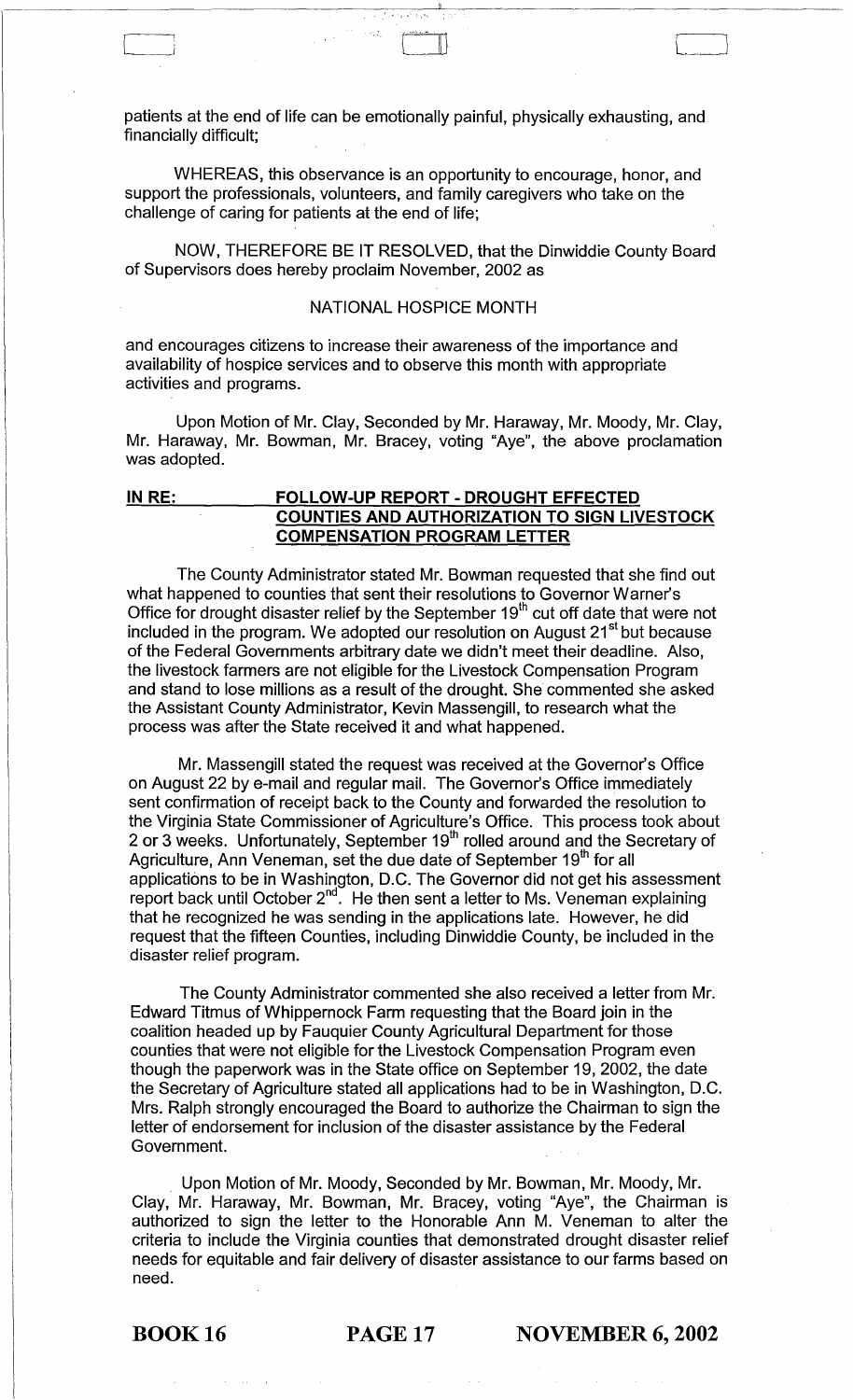# COUNTY ADMINISTRATOR COMMENTS CONT'

- 1. The County Administrator stated she received a letter from a concerned resident regarding speeding in Virginia Hills Subdivision. She requested that the Sheriff bring us up to date on the issue. Sheriff Shands stated the lady contacted him and he went to the subdivision on election day. It was raining but he did not observe anyone speeding that day. Deputies have set up radar but the average speed was 27 miles per hour in a 25 mile per hour speed limit. He stated he would contact her.
- 2. Mr. Bracey asked Sheriff Shands if he had set up radar in the High School area on Boisseau Road, Turkey Egg Road and Courthouse Road. It is by grace no one has been hurt or killed. Sheriff Shands replied yes. Mr. Moody questioned if any tickets have been written. The Sheriff responded yes. Mr. Moody commented the word would get around sooner or later if citations continue to be issued to violators. Sheriff Shands reported the speed board is in but it has not been set up yet.
- 3. The County Administrator requested guidance from the Board about providing information to the public regarding the quarry application. She stated our goal is to provide as much information to the public who would like to have it as possible. The Board will receive your packets tonight but they are very voluminous and similar to the comp plan these have a lot of color graphs and studies. If duplicated it would be quite expensive. Mr. William G. Scheid, Planning Director, stated a color package would cost \$80 to \$85 per copy. A black and white copy would not work because of the maps. Mr. Scheid commented he would like to place one copy in the library and keep 4 or 5 copies for citizens who might want to check the loaners out for 3 or 4 days in the Planning Office. He loaners out for 3 or 4 days in the Planning Office. suggested that a deposit of \$25 be retained until the loaner is returned. Mr. Bracey commented that the deposit should be returned to the citizens when the copy is returned. The Board agreed.

#### IN RE: BOARD MEMBER COMMENTS

- Mr. Clay He stated Mr. Brian L. Gibbs, Virginia Youth Awareness Coordinator, wrote a letter of commendation for Mr. David Jolly, Public Safety Director, who spoke to a group of high school students hosted by the Virginia Moose Association. Mr. Gibbs wrote that Mr. Jolly had magnificent rapport with the young people and kept their interest. His presentation was extremely professional, well received, and beneficial to them. Mr. Jolly is a credit to the County of Dinwiddie and Public Safety officials everywhere. Mr. Clay commented he wanted to give credit when it was due and he appreciated Mr. Jolly making Dinwiddie look good.
- Mr. Haraway He commented he just read the letter with interest from Bruce W. Haynes, Executive Secretary, with the State Compensation Board. He stated he didn't know Mr. Haynes but he certainly qualifies to talk out of both sides of his mouth. On the  $2^{hd}$  page the first paragraph of his memo states, "It is important to understand that the Compensation Board is not "cutting the Constitutional Officers' budgets". While this may seem to some as a distinction without a difference, only the Board of Supervisors or City Council may reduce the funding they approved for the Constitutional Officers. Mr. Haraway said but on October  $24<sup>th</sup>$  the

**PAGE 18** NOVEMBER 6, 2002

IN RE: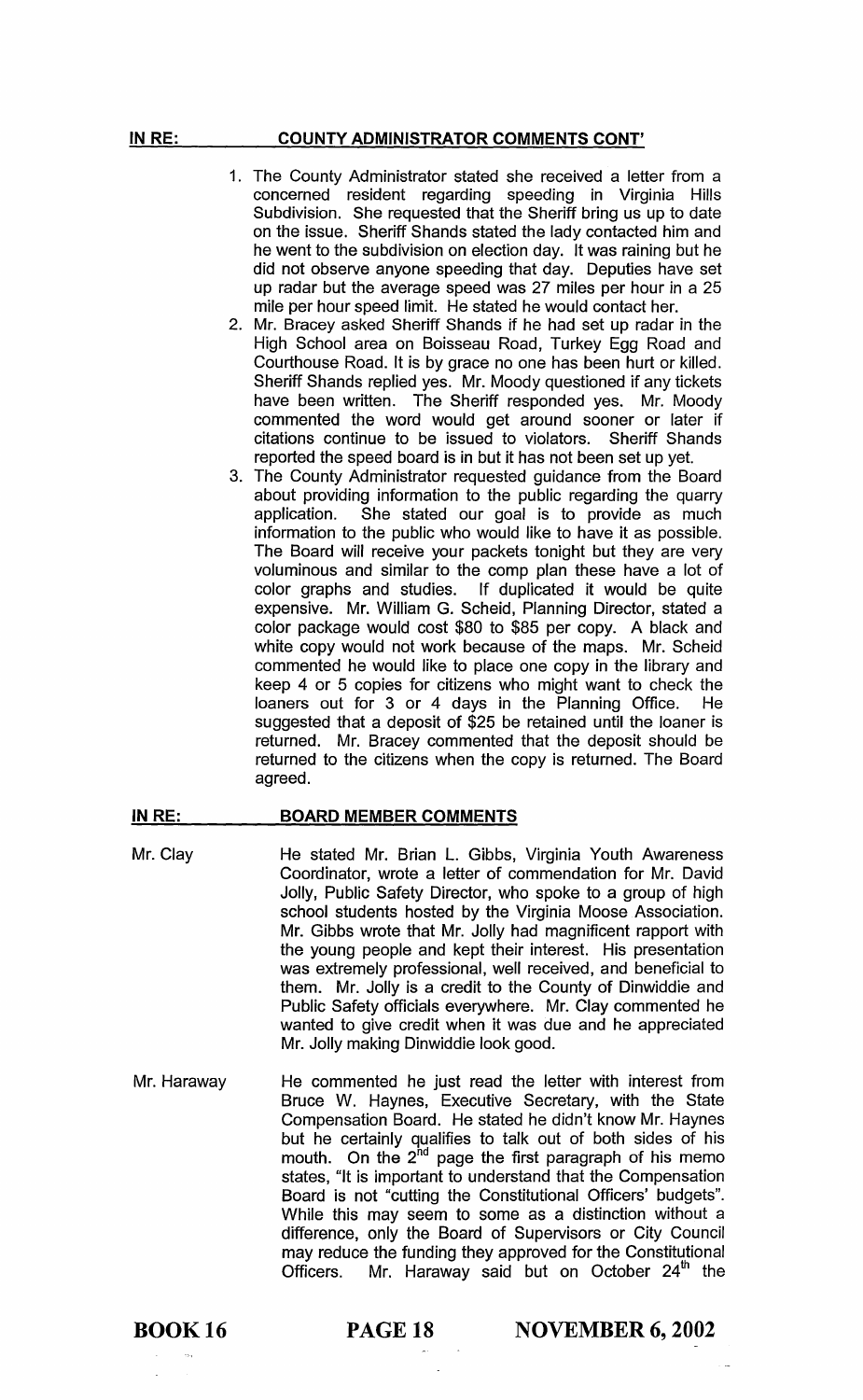Compensation Board will reduce the total reimbursement for Constitutional Officers' salaries and expenses.

 $\begin{picture}(1,1) \put(0,0){\line(1,0){155}} \put(1,0){\line(1,0){155}} \put(1,0){\line(1,0){155}} \put(1,0){\line(1,0){155}} \put(1,0){\line(1,0){155}} \put(1,0){\line(1,0){155}} \put(1,0){\line(1,0){155}} \put(1,0){\line(1,0){155}} \put(1,0){\line(1,0){155}} \put(1,0){\line(1,0){155}} \put(1,0){\line(1,0){155}} \put(1,0){\line(1,0$ 

Mr. Moody

Mr. Bowman

He pointed out as your VACo Board of Directors member for district 4 if there is anything you would like to be brought up at the annual meeting at the Homestead let him know. He stated he did have a copy of the agenda if anyone would like to see it.

1. He stated he had spoken with the County Administrator about a month ago requesting that a committee be formed to move forward with the recommendations of the Planning Commission for the comprehensive land use plan especially<br>with the agricultural zoning. Mrs. Ralph replied she with the agricultural zoning. discussed the uses in A-2 with Mr. Scheid. Mr. Scheid wants to· get started with the uses and discuss them with the Planning Commission next Wednesday night. At the retreat, we talked about the items listed in the back of the comprehensive plan and asked for guidance from the Board as to where you want the Planning Commission to start. Mr. Bowman stated just start with one item at a time. He felt A-2 would be the most appropriate place to start. Mr. Bowman commented that it had been recommended by Jay Langston at ABIDCO and at the Economic Development meeting held in Richmond. He asked if there was a timeframe for forming the committee. Mrs. Ralph responded we would know more after the Planning Commission meets Wednesday the  $13<sup>th</sup>$ . Mr. Bracey asked who would serve on the committees? Mrs. Ralph stated to begin with the Planning Commission members. Mr. Moody commented isn't there a list in the packet? Mrs. Ralph stated it was in the retreat packet. Mr. Moody asked; didn't we discuss this at the retreat? She replied yes, but the list was so long we needed some direction from the Board as to which items you want to concentrate on. The process is still to go through the Planning Commission and then back to the Board. The Board needs to sit down and discuss these items so that we can give the Planning Commission some direction stated Mr. Moody. He commented he understands that Mr. Bowman wants to roll along and he does too; but you can't form but so many subcommittees with a seven member Planning Commission and still have an active family life. Mr. Scheid suggested that the Board members make a list of 5 issues which you feel are the most important in priority order. The lists then can· be compared to see if there are maybe one or more issues you might agree on. Mrs. Ralph commented the Board does need to give some direction to the Planning Commission. Mr. Bracey cautioned the Board not to try to move too fast on these issues. Mr. Bowman stated he didn't believe in wasting money or destroying the county. The County Administrator stated she would provide copies to the Board of the list of goals and objectives to be prioritized.

2. Mr. Bowman stated he received a call from a citizen regarding the public hearing notice for the Revenue Recovery Ordinance. The citizen stated he did not see a notice in the Progress Index. Was it advertised? Mrs. Russell, Clerk to the Board, replied it was advertised in the Monitor not the Progress Index. Mr. Bowman interrupted stating the citizen was upset because he felt on an issue as important as this one was, it should certainly be advertise in the Progress Index. The citizen has the opinion that the

BOOK 16

**PAGE 18 NOVEMBER 6, 2002**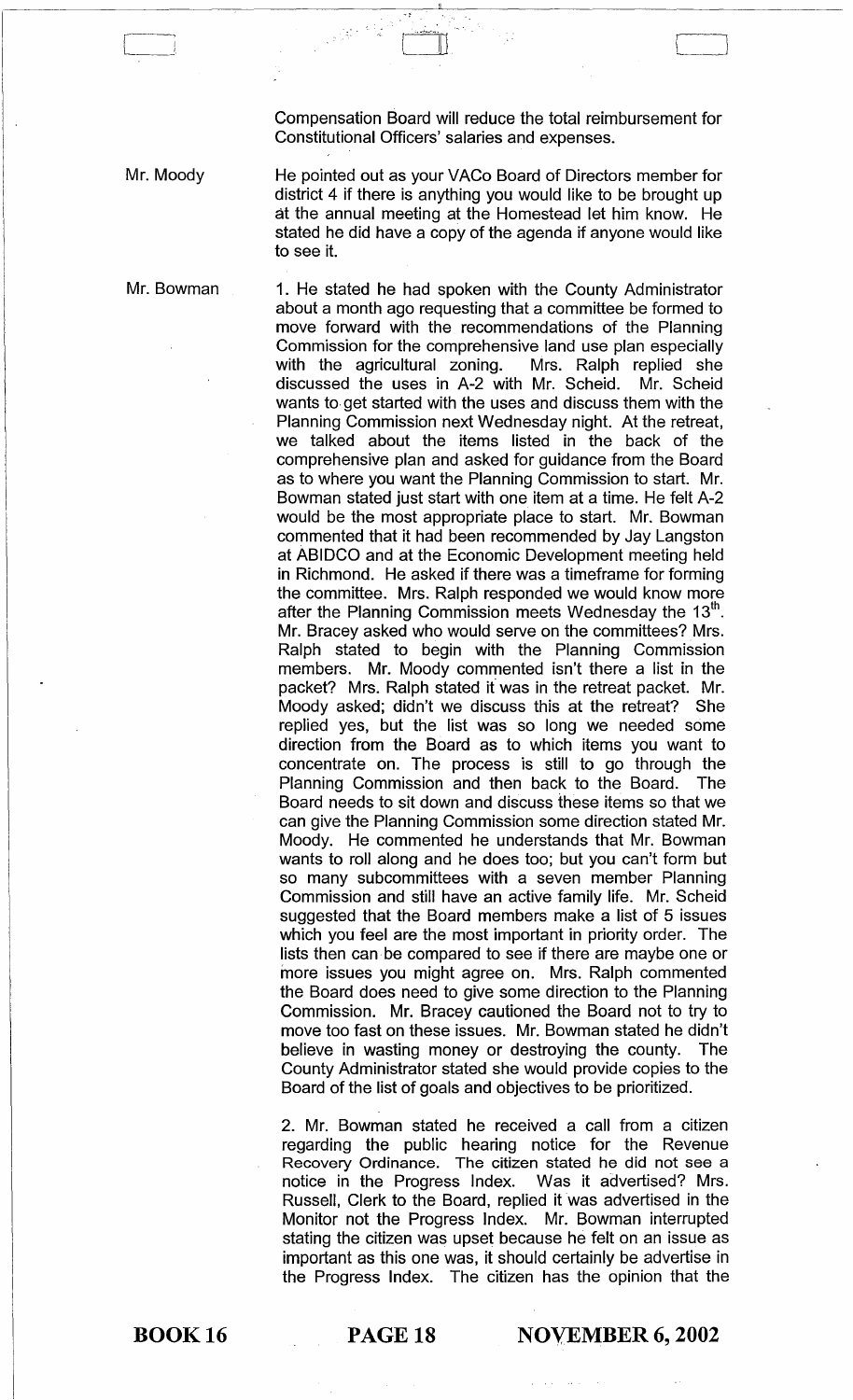Progress is the major newspaper circulated in the county and by not advertising the notice in it the citizen feels that the county is skirting around the issue. The County Administrator pointed out that the Monitor was approved as a newspaper of general circulation for legal ads in the County.

3. Mr. Bowman commented that some citizens had called him again about the dump trucks on Route 226. Mr. Haraway stated the Crater Planning Commission sent out a survey letter from VDOT about the trucks. Mrs. Ralph asked Mr. Bowman if the calls were for speeding on Rt. 226. Mr. Bowman stated they are calling about the noise. Mr. Bracey asked Mr. Bowman if VDOT decided not to allow trucks on Rt. 226 tomorrow what his solution would be for those people to make a living? Mr. Bowman stated the survey that VDOT did suggested using Route 460, 1-85 and U.S. Route Mrs. Ralph stated the topic was discussed when we met with our representative on the Transportation Board and the turn at the stop light at Route 460 is really tough and there isn't much that they can do about it. Mr. Haraway commented he felt it was a different classification of drivers of the gravel trucks compared to the Walmart Distribution Center truck drivers. The behavior of the Walmart driver is a lot more professional and the gravel truck driver acts like they are going to a race. Mr. Bracey stated gravel truck drivers get paid by the load so the more hauls they make the more money they make. Mrs. Ralph said they are independent drivers also. Mr. Bowman asked that we look into what it would take to introduce legislation to have truck traffic restricted on Rt. 226.

4. Mr. Bowman asked if the tax bills sent out for mining by the Commissioner of the Revenue was it for one year or five years. Mrs. Ralph replied it could have been for up to four years. Mr. Bowman asked what the big secret that the Board cannot know the details and plan for the county's budget? Mr. Bracey and Mrs. Ralph stated she informed them that the State Code prohibited it because it is private. Mr. Bowman requested that the County Attorney research this and report back to the Board.

5. Mr. Bowman stated he would like to see the Board write a letter of appreciation to the State Police for all the time and effort they put in during the sniper incident.

#### IN RE: CLOSED SESSION

Mr. Moody stated I move to close this meeting in order to discuss matters exempt under section:

Personnel Matters - §2.2-3711 A. 1 – Discussion of the Performance of an Officer; Buildings and Grounds Acquisition of Real Property - §2.2-3711 A. 3 Consultation with Legal Counsel - §2.2-3711 A. 7 - Possible default of **Contractor** 

Mr. Haraway seconded the motion. Mr. Moody, Mr. Clay, Mr. Haraway, Mr. Bowman, Mr. Bracey, voting "Aye", the Board moved into the Closed Meeting at 9:58 P.M.

BOOK 16 PAGE 19 NOVEMBER 6, 2002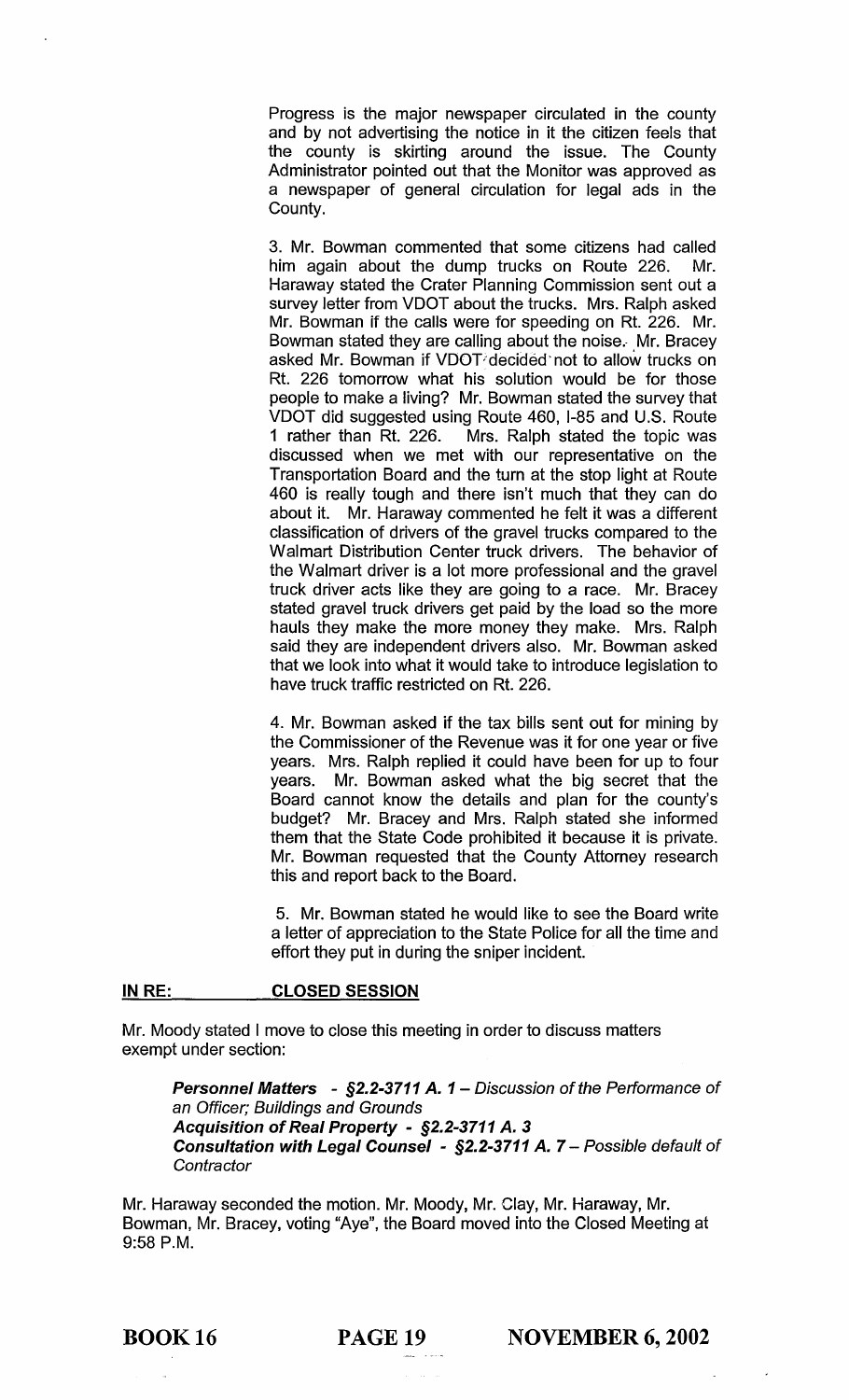A vote having been made and approved the meeting reconvened into Open Session at 11:07 P.M.

 $\Box$ ~.

#### IN RE: CERTIFICATION

. Whereas, this Board convened in a closed meeting under § 2.2-3711 A.1 Personnel - Discussion of the Performance of an Officer; Buildings and Grounds; § 2.2-3711 A.3 Acquisition of Real Property; § 2.2-3711 A.7 Consultation with Legal Counsel - Possible default of Contractor.

And whereas, no member has made a statement that there was a departure from the lawful purpose of such closed meeting or the matters identified in the motion were discussed.

Now be it certified, that only those matters as were identified in the motion were heard, discussed or considered in the meeting.

Upon Motion of Mr. Clay, Seconded by Mr. Haraway, Mr. Clay, Mr. Haraway, Mr. Moody, Mr. Bowman, Mr. Bracey, voting "Aye", this Certification. Resolution was adopted.

 $1.$ 

# IN RE: SALES CONTRACT FOR BANK BUILDING PROPERTY

Upon Motion of Mr. Moody, Seconded by Mr. Clay, Mr. Clay, Mr. Haraway, Mr. Moody, Mr. Bowman, Mr. Bracey, voting "Aye", the County Attorney is authorized to prepare a sales contract 'for the purchase' of the property adjacent to the historic courthouse at the assessed value.

#### 'IN'RE: . . INFORMATION IN BOARD PACKET OR DISTRIBUTED.

- Newspaper article Boydton Looks to Tourism.
- 2. Letter from VDOT - regarding the reorganization of the Central Office in Richmond.
- 3. 4. Letter from VDOT - bridge repairs on I-85 North over Route 603 has been incorporated into paving schedule as part of 2003 paving<br>contract.
	- Letter of commendation from Brain L. Gibbs, Virginia Youth ' Awareness Coordinator, for David M. Jolly, Director"of Public Safety.

#### , IN RE: ADJOURNMENT

Upon Motion of Mr. Moody, Seconded by Mr. Clay, Mr. Moody, Mr. Clay, Mr. Haraway, Mr. Bowman, Mr. Bracey voting "Aye", the meeting adjourned at 11:11'P.M.

> 한복장에 2000 (1990) - 1990 (1990) - 1990 (1990)<br>- 1990 (1990) - 1990 (1990) - 1990 (1990) - 1990 " .  $\mathcal{L} \subset \mathcal{L}$

----~----------------------~--~-------

dward <del>(. Bracéy,</del> Jr., Chairman

ATTEST: ULWY WUO<br>Wendy Weber Ralph Webu Kalph County Administrator .

/abr

BOOK 16 **PAGE 19** NOVEMBER 6, 2002